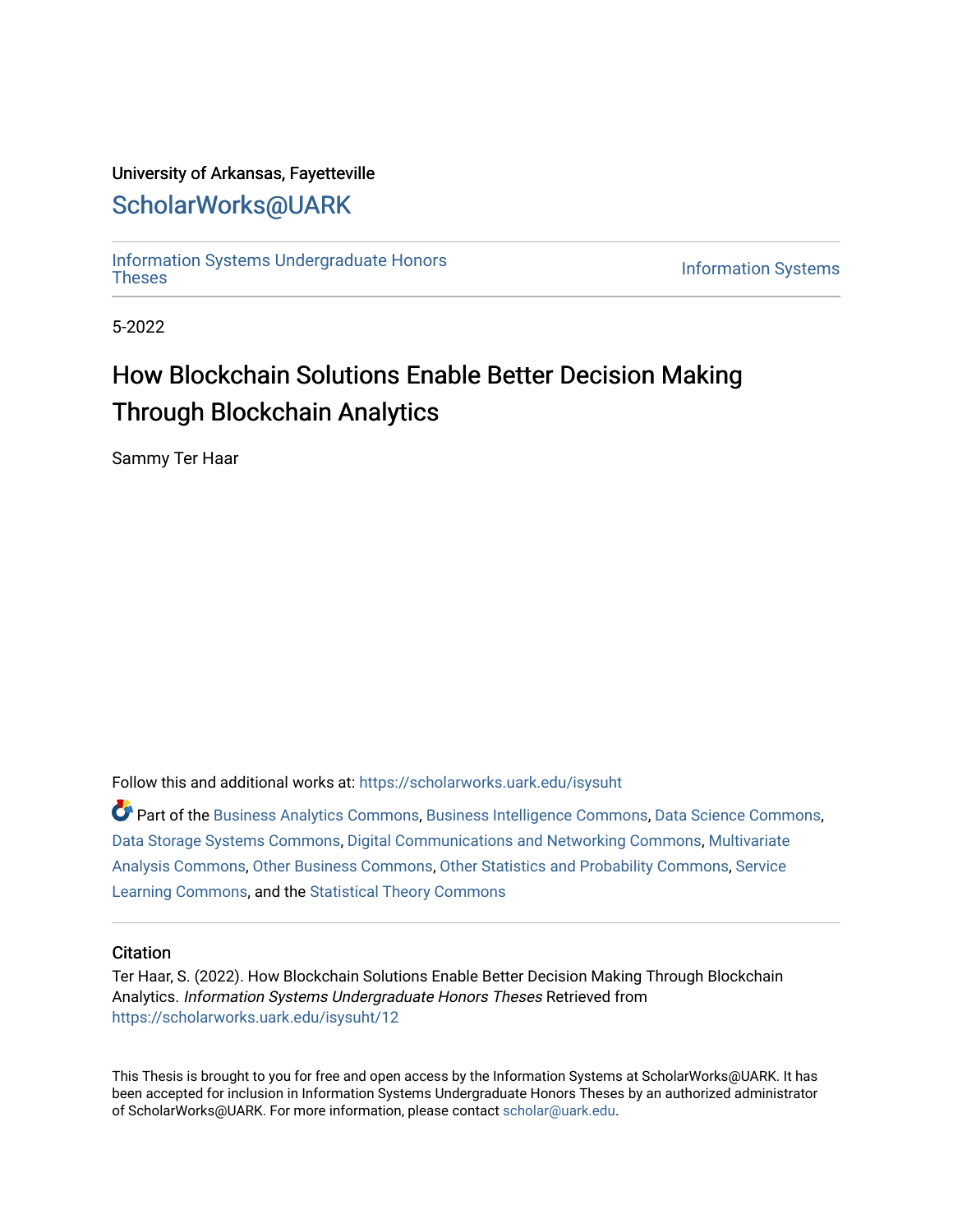**How Blockchain Solutions Enable Better Decision Making Through Blockchain Analytics**

**by**

**Sammy L. ter Haar**

**Advisor: Dr. Zachary Steelman**

**An Honors Thesis in partial fulfillment of the requirements for the degree Bachelor of Science in Business Administration in Information Systems – Business Analytics.**

> **Sam M. Walton College of Business University of Arkansas Fayetteville, Arkansas**

> > **May 14, 2022**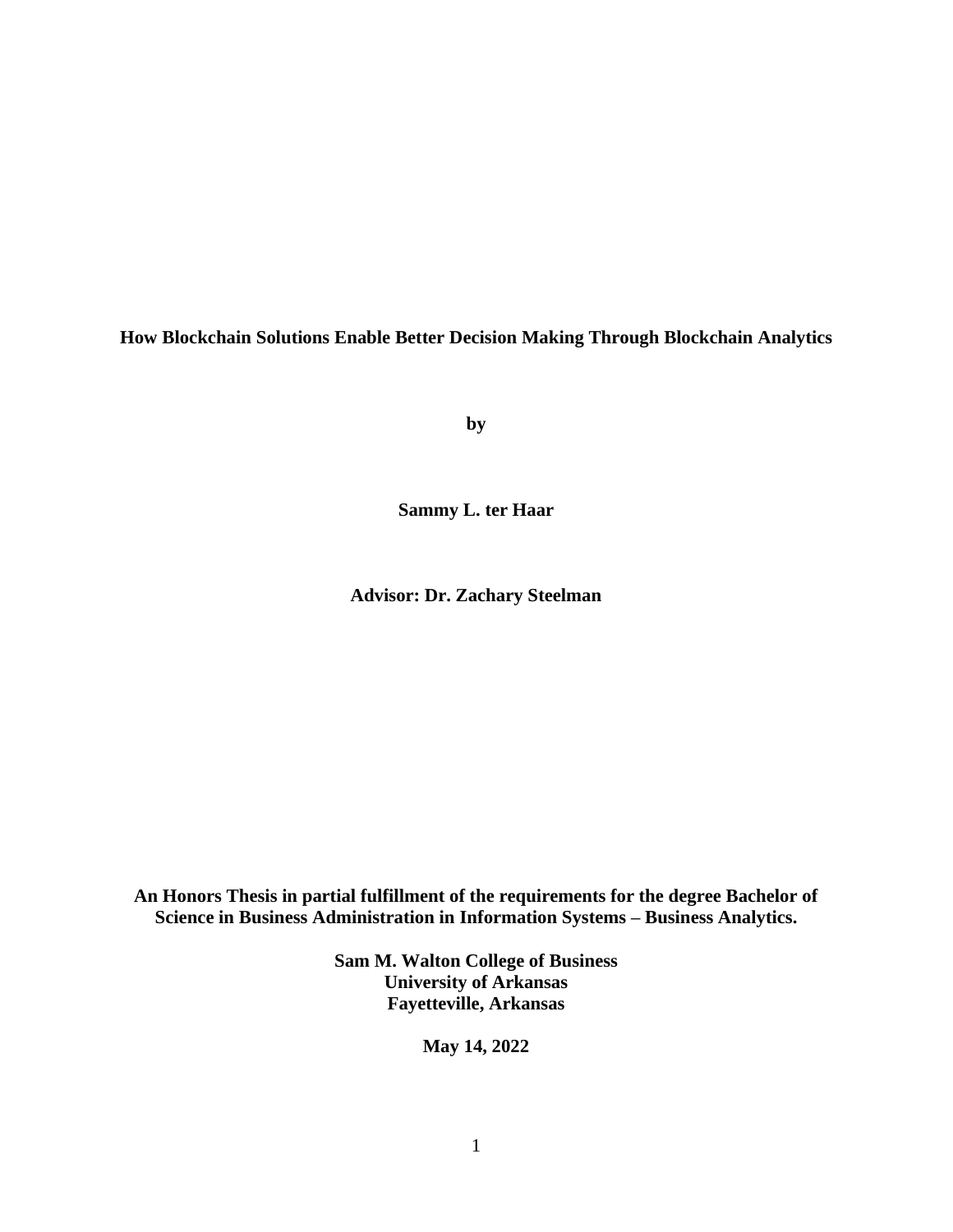# -Table of Contents-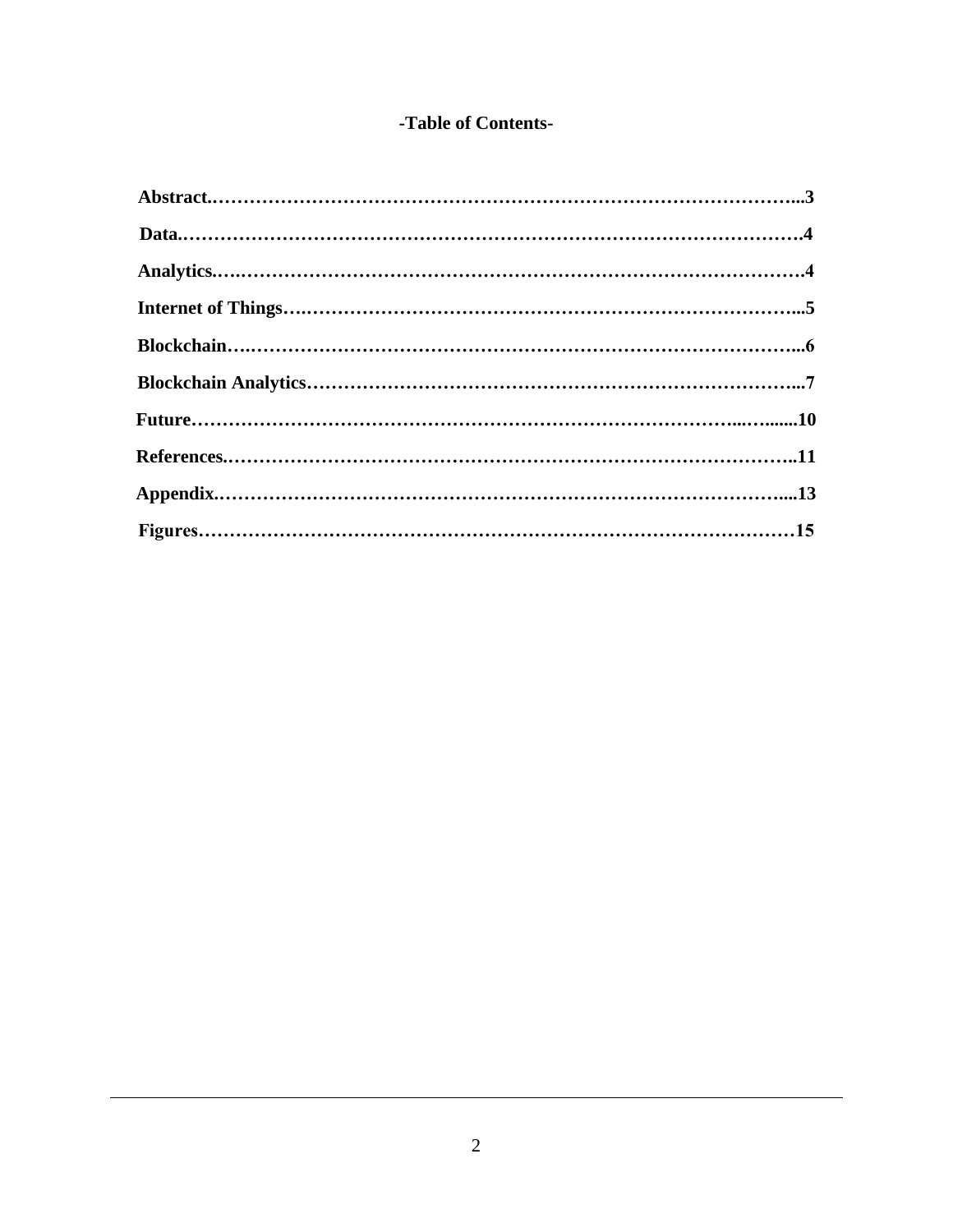### **-Abstract-**

Since the founding of computers, data scientists have been able to engineer devices that increase individuals' opportunities to communicate with each other. In the 1990s, the internet took over with many people not understanding its utility. Flash forward 30 years, and we cannot live without our connection to the internet. The internet of information is what we called early adopters with individuals posting blogs for others to read, this was known as Web 1.0. As we progress, platforms became social allowing individuals in different areas to communicate and engage with each other, this was known as Web 2.0. As Dr. Mary Lacity put in her Blockchain for Business textbook, we are shifting towards the '*Internet of Value*' with blockchain's emergence (Lacity, 2020). Blockchain solution enabling true ownership of data is a major force in the push for Web 3.0. As individuals take back more power, it is important to ensure proper analysis of current and future situations. This is conducted through data analysis, but we now have an emerging technology that can record large amounts of information and provide quick insight. We can also ensure the data is clean through its native open-source architecture that prevents duplication of data points. The most complete and exact results can be found in a blockchain network where inputted data is automatically organized and scrubbed. Data grows exponentially, it is important to find ways to store this data while also ensuring it is complete.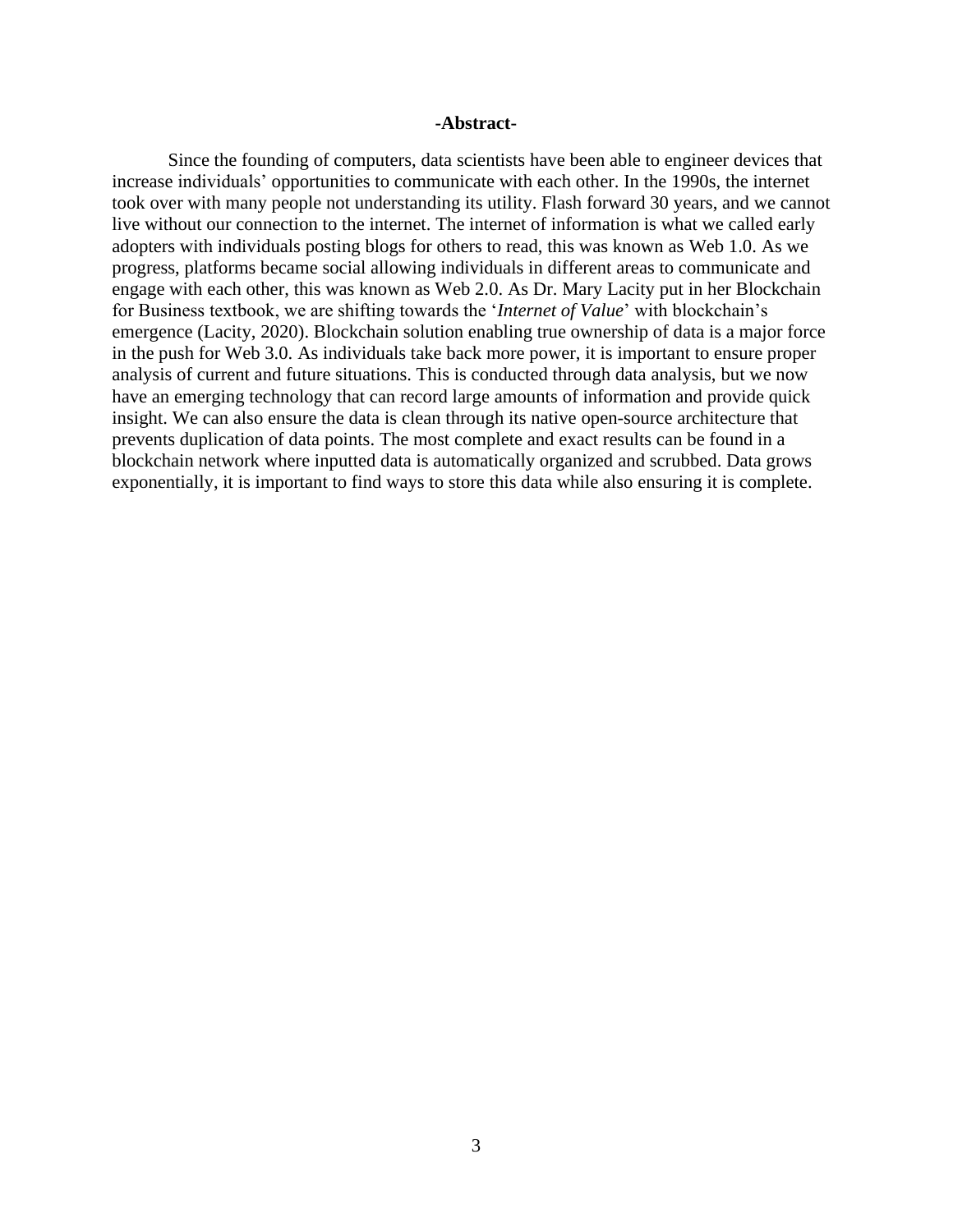#### **-Data-**

Understanding the unknown is done by consistently questioning and interpreting what is seen. All disciplines that people are taught are the result of discovering relationships as to why things happen. When an outcome is seen, the variables of cause and effect are key pieces that help in understanding. For example, when Sir Isaac Newton discovered the force of gravity when an apple hit him on the head. His discovery was not immediate when the apple hit his head, but after observing trials of different objects being dropped. The key to discovering what the observations mean is in the variables or *data.* (See Appendix for a glossary of key terms).

Data is information that can be processed and analyzed to reveal trends and causations for certain experiments. Data by itself means nothing, it's just recorded raw information that can come in different forms. *Qualitative data* is a type of data where no numerical values are included, examples of this type of data would be a list of all the countries in the world. *Quantitative data* is the opposite being data that are only numerical values, an example of this could be GDP per capita. Oftentimes, we see statisticians associate qualitative variables with numerical variables to find trends, for example, seeing the GDP per capita for each country. Behind each measure, understanding of the metrics can be scoped down further by recording data about the population of a country of interest. As you can tell by now, there is simply no limit to what can be decided as data. Companies, usually keep large databases filled with what is called *Big Data* to be used when needed. Employees are hired to navigate the database and find key data that might be of interest, this is known as data mining.

With computers, data is now being recorded at such a quick rate that people do not know what to consider important. As mentioned previously, knowing which data to use all depends on the overarching question at hand. A full understanding of the question will lead to finding the most useful data. Data can also be incomplete, meaning it must be 'cleaned' in a way where duplicates are removed, and missing pieces are filled into null spaces to obtain the most accurate results. In all markets, companies must be aware of their competitors and thus must have the correct data to compete. Real-time data is important to maintain relevance, it will not do a company any good if they are running analysis on outdated data, this combines the importance of recording data often as well as understanding it as quickly as possible. In the cyberspace, people want access to insights and could act nefariously in obtaining records. Data security is crucial to keep an advantage over competitors and prevent hackers from stealing information. According to Megan Leonhardt of CNBC, "Yahoo [told the public in September 2016](https://www.nytimes.com/2016/09/23/technology/yahoo-hackers.html) it had experienced a breach in 2014 that affected at least 500 million accounts" (Leonhardt, 2019). Sensitive information of their users can be lost or compromised as a result of these hacks which can lead to poor public opinion for said company in question. Data variables are being created and recorded at exponential speeds leaving many analysts being flooded with millions of lines of data. How do you figure out what is important and how do you leverage your knowledge into a story? With the use of analytics.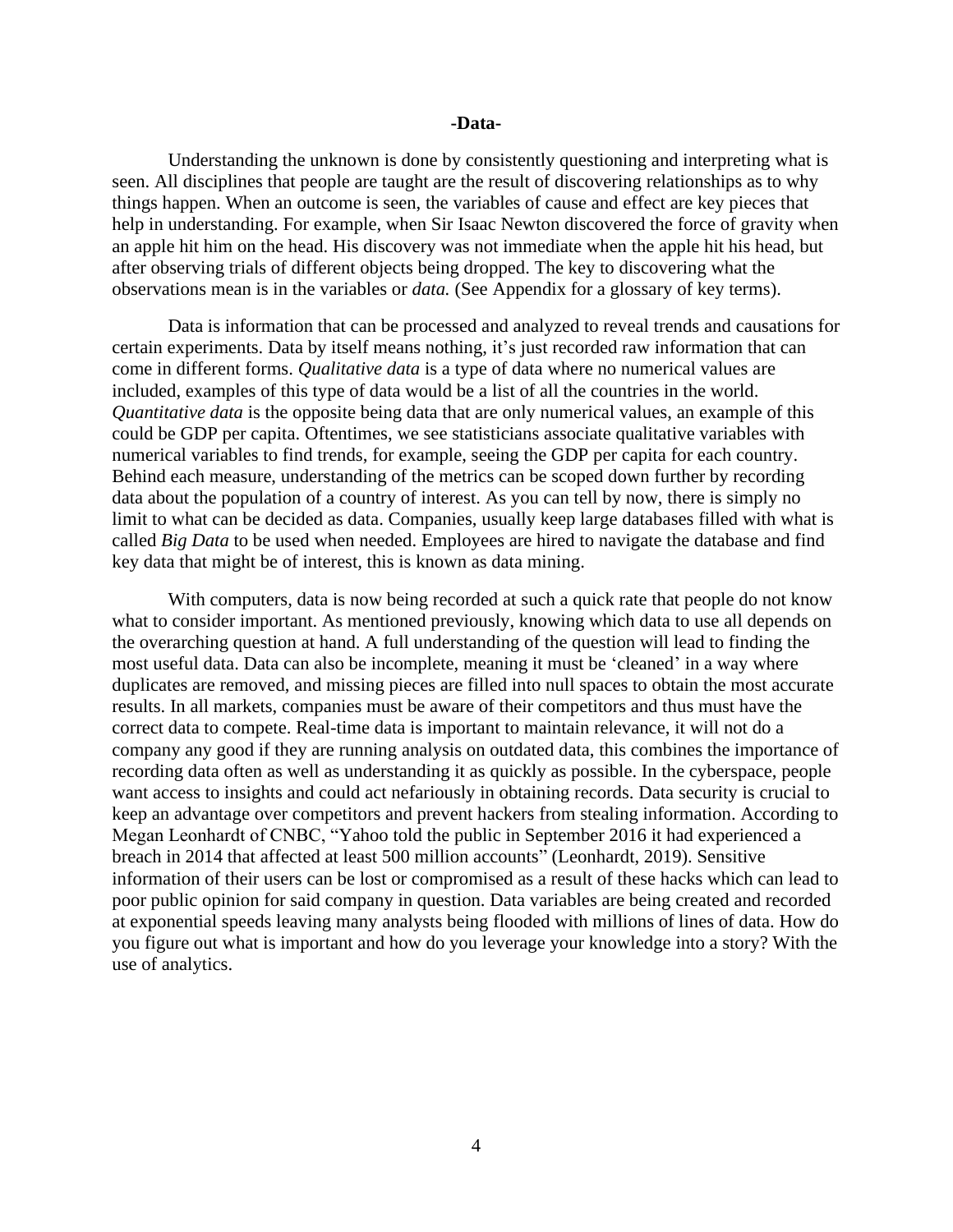### **-Analytics-**

Raw data has information that is uncovered via analysis. *Analytics* is the process by which raw data can be understood whether by metrics or through visual dashboards. To create an efficient analysis, the data must be cleaned and organized in a way that makes sense. The purpose of analytics is to reveal trends and information that was unknown previously. One technique that is widely used among businesses is the cross-industry process for data mining or "*CRISP*."

This method is a structured approach to understanding a dataset and running the correct models to yield the most useful results (Vorhies, 2016). As shown in *Figure 1*, an analyst would start with business understanding, then dive into the raw data for data

understanding/preparation, in this stage the

**DATA SORTED** ARRANGED **PRESENTED VISUALLY EXPLAINED WITH A STORY** 

**FIGURE 1. LEGO VISUAL EXPLAINING ANALYTICS**



# **FIGURE 2.**

## **CRISP METHODOLOGY**

data is cleaned so that there are no missing values or duplicates that could alter true results. From there, a modeling approach is chosen. There are two types of approaches when it comes to modeling, supervised and unsupervised. *Supervised* approaches consist of regression analysis, decision trees, and neural networks. In this type of analysis, there is a known variable the analyst wants to know more about. An *unsupervised* approach is clustering, where raw information about the data is produced to highlight the prevalence of what is being seen in the dataset. After these models are run, the analyst can evaluate their outputs and produce a deliverable of their findings to be shared with higher-ups. It is important to note that multiple models can be used to uncover information for a dataset, in fact, it is encouraged. In addition to uncovering information and finding trends, the analyst must be able to communicate their findings in a comprehensible way. Brent Dykes, an expert in data storytelling uses Lego bricks, as seen in Figure 2, as a comparison for the importance of communicating what the data reveals (Dykes, 2021). He exhibits this process perfectly by using the individual Lego bricks as an example of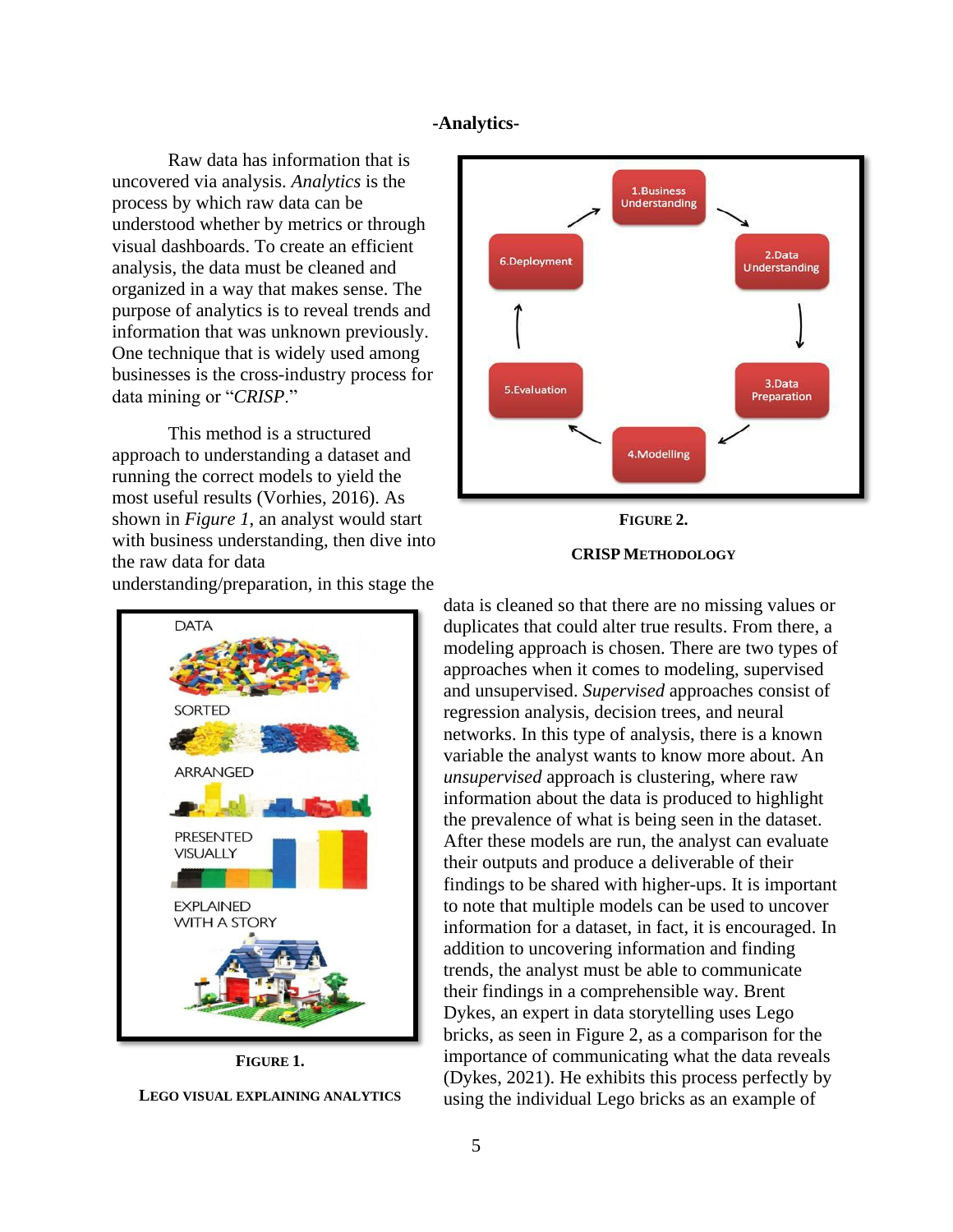raw data. Each brick is then sorted by color and arranged in a pleasing manner that can be presented visually. However, the key to analysis is understanding which is why we can see a beautiful Lego house built out of the pieces of raw data. Understanding is where the value is generated. The analysis is done on several platforms; visualizations can be created directly with raw data on software such as Alteryx or Tableau. SAS Viya is another software that can allow multiple forms of analytics that can be combined to create a dashboard with all the findings. The goal of completing this CRISP method is to engage in *predictive analytics*, where companies are trying to predict the future given their findings. This reiterates the importance of having real-time data to make accurate decisions that are relevant at said time. Analytics can directly reveal an opportunity where it is not seen. This means that data inputs are being done not only by the user manually but through the computers adding new types of data to their system. Devices can communicate with each other now and share data regarding their owner. New data variables are constantly being created at speeds that are impossible to keep up with for analysts.

### **-Internet of Things-**

Machine learning allows a system to produce outputs that match a user's interest, this is done through system-to-system data sharing. The machine is conducting all the analytics in realtime and all in the backend that yields information that aligns with the user or operators' preference. This is done through the *internet of things* or *IoT*. This concept is the idea that any device with an on or off switch can communicate with other devices by connecting to the internet (Clark, 2016). IoT enables data sharing and the ability for these machines to produce outputs suited to a user's preferences. An example of objects communicating data to each other is an iPhone and iWatch. These two devices are connected via a user's Apple account that tracks health and fitness data about their user. The watch is also able to alert the user when they receive text messages and phone calls. The Amazon Alexa and Google home are two devices that are



**FIGURE 3. INTERNET OF THINGS GRAPHIC**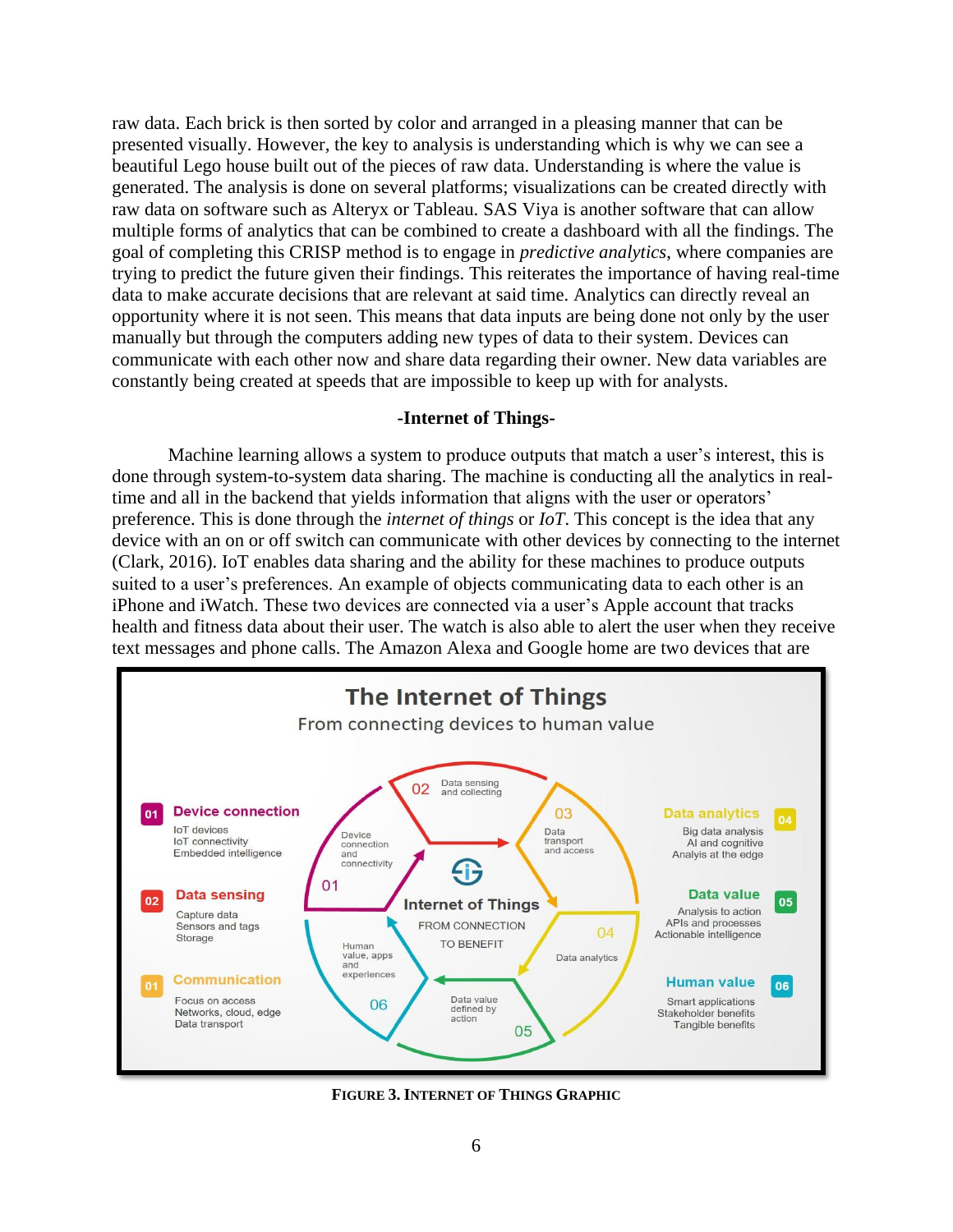voice-operated that can communicate to different devices to accomplish an end-user goal. Tasks such as "turn on the lights" are accomplished by the device recognizing the command and communicating to a smart light bulb to turn the light on (Rovai, 2021).

These are just two examples, there are multiple household essentials such as smart refrigerators that can communicate data to supported devices that are linked. These smart fridges use the power of artificial intelligence to constantly learn key aspects of their user (Rabbitte, 2020). This capability leverages the data already being stored per device and creates a medium for these devices to communicate and accomplish simple tasks. The smart device in this instance the fridge would use *machine learning* to recognize past habits so that it can provide more value for its user. For example, a smart fridge can connect to a shopping app like Amazon, and automatically add items to a user's cart based on anticipated events that are consistent with past behavior. The automated machine learning algorithm will naturally mold to a user's wants by recognizing trends in the data that is inputted. This is a revolutionary form of technology that is growing immensely. However, with each device possessing so much data, data scientists struggle to pick out which pieces should be analyzed further. Because we are flooded with data from multiple sources, having to aggregate the data across various locations, we end up with lots of data and specifically replicated data which may vary by location/device. Therefore, we struggle with fully trusting the data due to the multiple layers of aggregation and trust needed to gather from multiple databases. However, as we begin to move into this next "wave" of big data due to IoT devices constantly communicating on the internet, we need a new solution to not only aggregate the data but to ensure that the data is correct and valid, enter blockchain.

### **-Blockchain-**

*Blockchain* is a new technical solution that is a shared, immutable ledger that can record transactions, track assets, and allow trust in a world of distrust. Information on the blockchain



**FIGURE 4. CENTRALIZED NETWORK VS DECENTRALIZED NETWORK**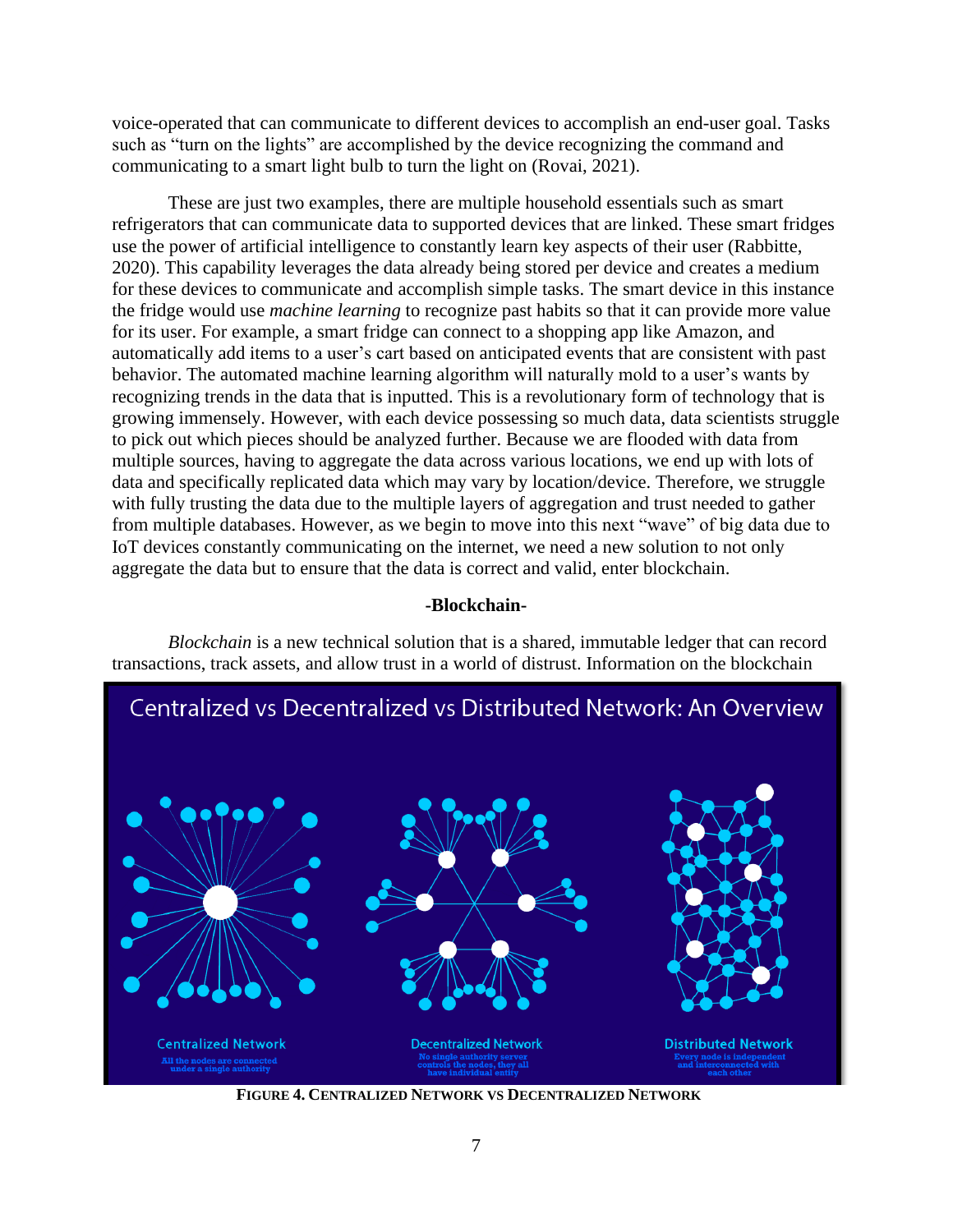cannot be altered as it is cryptographically hashed by the previous block which is all recorded on its *distributed ledger*. Information on the blockchain can be seen due to the open-source nature of its code. The most widely recognized blockchain has to be Bitcoin. Bitcoins white paper was published by the anonymous Satoshi Nakamoto on October 31, 2008 (Bitcoin Whitepaper Explained, 2020). The white paper was formed by multiple developers connected through an email chain started by Nakamoto. It is worth mentioning that the other developers had no clue who Nakamoto was even after asking for his identity they would see their questions ignored. The white paper states that bitcoin would be a fully peer-to-peer electronic online cash payment system that enables funds to be transferred without the need for a third-party entity or financial institution.

Participants on the blockchain are known as *nodes*, which is just a device that can communicate directly to the blockchain. Users can download bitcoin clients that allow their device to operate as a node. Clients can be full, all data on-chain is rendered in your node or light, and only partial data on-chain is on your node. What makes a node different than owning bitcoin on a decentralized exchange is being able to fully possess your private key. Transactions on a blockchain are recorded via their decentralized distributed ledger. A node will send information to a public key address, the information cannot be accessed without the private key of the recipient. These transactions are validated via the consensus mechanism known as *proofof-work*. Proof-of-work is a method of different nodes competing with each other to solve an equation that validates a transaction, the first node to complete the equation is rewarded in bitcoin, meaning there is an incentive to participate as a full client. There are other forms of consensus mechanisms as well, one popular version is known as Proof-of-stake where a node that possesses a high amount of a specific cryptocurrency, let's say Ethereum, is rewarded with the ability to validate transactions. *Proof-of-stake* reduces energy consumption and focuses on those who have high amounts of coins.

Blockchain has sparked the emergence of new markets and ideas in multiple different industries by promoting artwork through non-fungible tokens (NFT) and solving financial issues through *decentralized finance* or *DeFi*. Multiple altcoins, a coin that is an alternative to bitcoin, networks are being built to support a space where participants truly own their data and can select what to share and what to keep anonymous. During current events, developers interested in the blockchain space are trying to push for Web 3.0 solutions. According to Charles Silver of Forbes, "…Web 3.0 will bring us a fairer internet by enabling the individual to be a sovereign. True sovereignty implies owning and being able to control who profits from one's time and information" (Silver, 2020). With a technical innovation as massive as the blockchain, user data inputted, and trends will be of concern to any governing nation that supports this innovation. Thus, analytics is essential to maintaining not only security but display information that would influence a participant's decision-making.

#### **-Blockchain Analytics-**

The blockchain in itself creates multiple data points that are native to its technology, the process by which funds and assets are transferred is unique which means multiple agreements/transactions can occur simultaneously every day. With the whole Web 3.0 revolution taking place currently, various industries are looking at blockchain-based solutions to gain a competitive advantage. For example, in financial markets, key data points that are analyzed on the blockchain include transactions of cryptocurrency. Similar to trading stocks, there are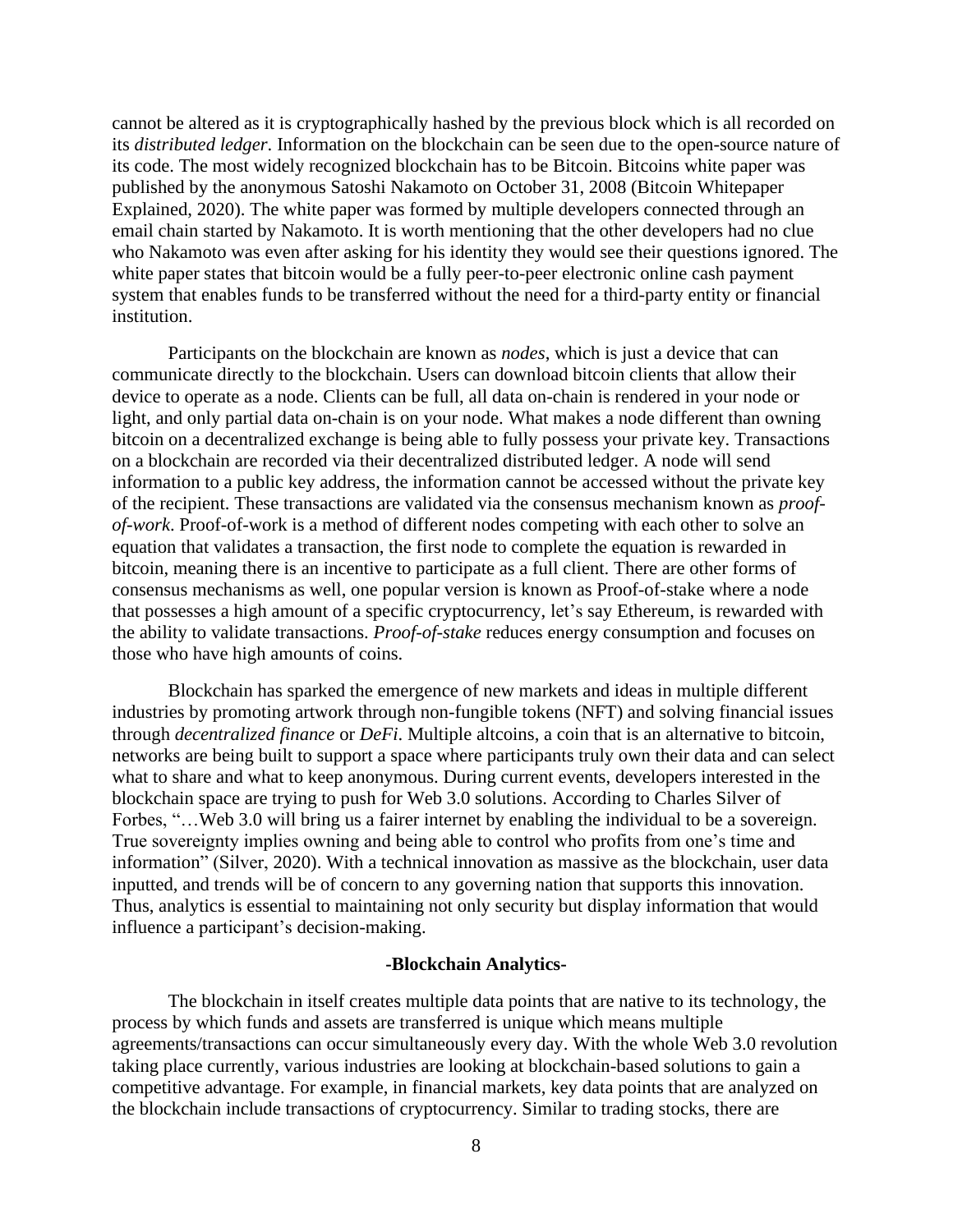multiple metrics that an investor keeps their eye on. In crypto it is the same way; investors pay close attention to the trading volume of any given crypto along with its current price action and compare that to previous trends they have seen so that an informed decision can be made.

With crypto and blockchain adoption gaining more traction there will be a huge demand for blockchain analytics which Bitquery defines as "Blockchain analytics or On-chain analytics is analyzing the blockchain data to understand various aspects of crypto networks. With *blockchain analytics*, you can monitor multiple economic indicators for cryptocurrencies and blockchain native protocols" (Bitquery, 2020). Information stored on-chain is not centrally located but recorded within a distributed decentralized ledger system that alleviates the need for a third-party institution. Therefore, the need for blockchain analytics is important to ensure its use is ethical.

Specific on-chain information that can be tracked includes specific smart contracts. A *smart contract* is a complete computer code-generated agreement between two parties that executes when stipulations of both sides are met (Herpy, 2022). Assuming these smart contracts become more common in Web 3.0, there will be huge deals with substantial amounts of money that are transacted within these smart contracts with the transfer of money occurring instantaneously. As these become more prevalent, on-chain analytics will be able to provide transparency to the transactions. In addition, blockchain analytics can analyze interactions and social connections among participants. Each participant's identity on-chain is protected as it is just a string of numbers and letters that make up an individual's public key. However, the blockchain can recognize these keys and see who and when a certain public key has been interacting with another.

Another use for blockchain analytics includes tracking off-chain data through IP or internet protocol, to catch bad actors. Inherently, the blockchain is meant to be a place to create trust in a world of distrust and this is a foundational belief for blockchain analytics company Chainalysis. Chainalysis is providing on-chain visibility through analytics ranging from "data, software, services, and research to government agencies, exchanges, financial institutions, and insurance and cybersecurity companies in over seventy countries. Their data platform powers investigation, compliance, and risk management tools that have been used to solve some of the world's most high-profile cyber-criminal cases and grow consumer access to cryptocurrency safely" (What We Do, n.d). Mt. Gox, a bitcoin exchange from Shibuya, Japan, was started in 2010 and was handling over 70% of all bitcoin transactions in 2014. Unfortunately, the exchange was hacked seeing the largest bitcoin heist at the time with losses of \$1.7 Billion. Chainalysis utilized its platform to dive into the analytics of bitcoin and act as the official investigator for the Mt. Gox bankruptcy case (Redman, 2017). The location of the missing funds was able to be tracked, however, Chainalysis co-founder mentioned in a hearing that it does not mean the missing coins can be accessed. This example proves that blockchain analytics surveillance firms can be beneficial for tracking large asset movements and providing a location of where they are. Blockchain data cannot be duplicated which ensures that the data is clean for analysis, current forms of analysis include lots of wasted time examining raw data and scrubbing it to produce the most accurate results. Blockchain analytics only analyzes on-chain activity, and since we know the inputted data is an agreed-upon version from participants in the network, we can trust that the results will be accurate and actionable.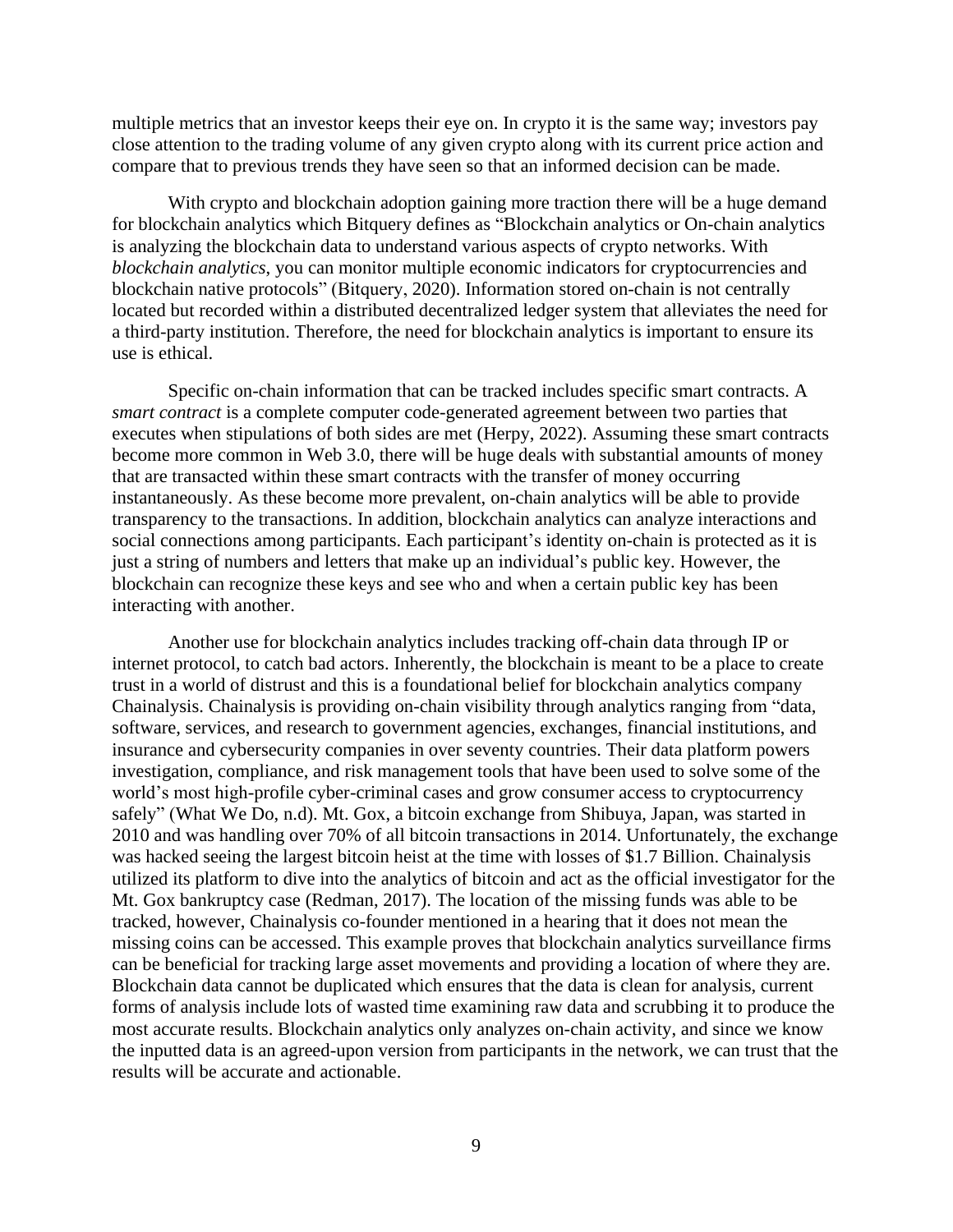### **-Future-**

Data is vast and with the emergence of blockchain technology, it is only going to get larger. As adoption becomes more prevalent, the demand for the value being added by these projects will increase, and thus the importance of analytics to find that value. The blockchain industry is extremely healthy at this period in time. Many industries are researching the best way to implement the technology towards their needs. Blockchain technology is shaping the way we see the world by not only adding business benefits via Defi and asset tracking but also creating leisure time activities via gaming and artistic NFTs. One problem that arises within blockchain analytics is the ability to query multiple blockchains. Multiple blockchains being able to communicate means the data must be consistent so it does not break while executing. Analytics will play a significant role in that it's important to have analysis on all datasets rather than just one to enable better cross-functionality. There are blockchain projects such as Cosmos (\$ATOM) and Chainlink (\$LINK) that are working on a solution to link multiple blockchains together. These projects are working to break the barriers of blockchains by enabling them to transact with one another. On Chainlink, users have the capability to participate in any blockchain network (Reiff, 2022). This ability goes back to the issue of querying multiple datasets and the importance of having analysis on all datasets across all blockchains to ensure interoperability. Analytics is a fundamental of conducting business and maintaining customers. In addition to providing insight on economic indicators for cryptocurrencies and blockchain protocols, analyzing data on chain can also help uncover the locations of nefarious transactions to get rid of bad actors. The answer to all problems is within the raw big data that is not only inputted by users but now being created by the computers themselves. Discovery of these blockchains true capability will be found in the data.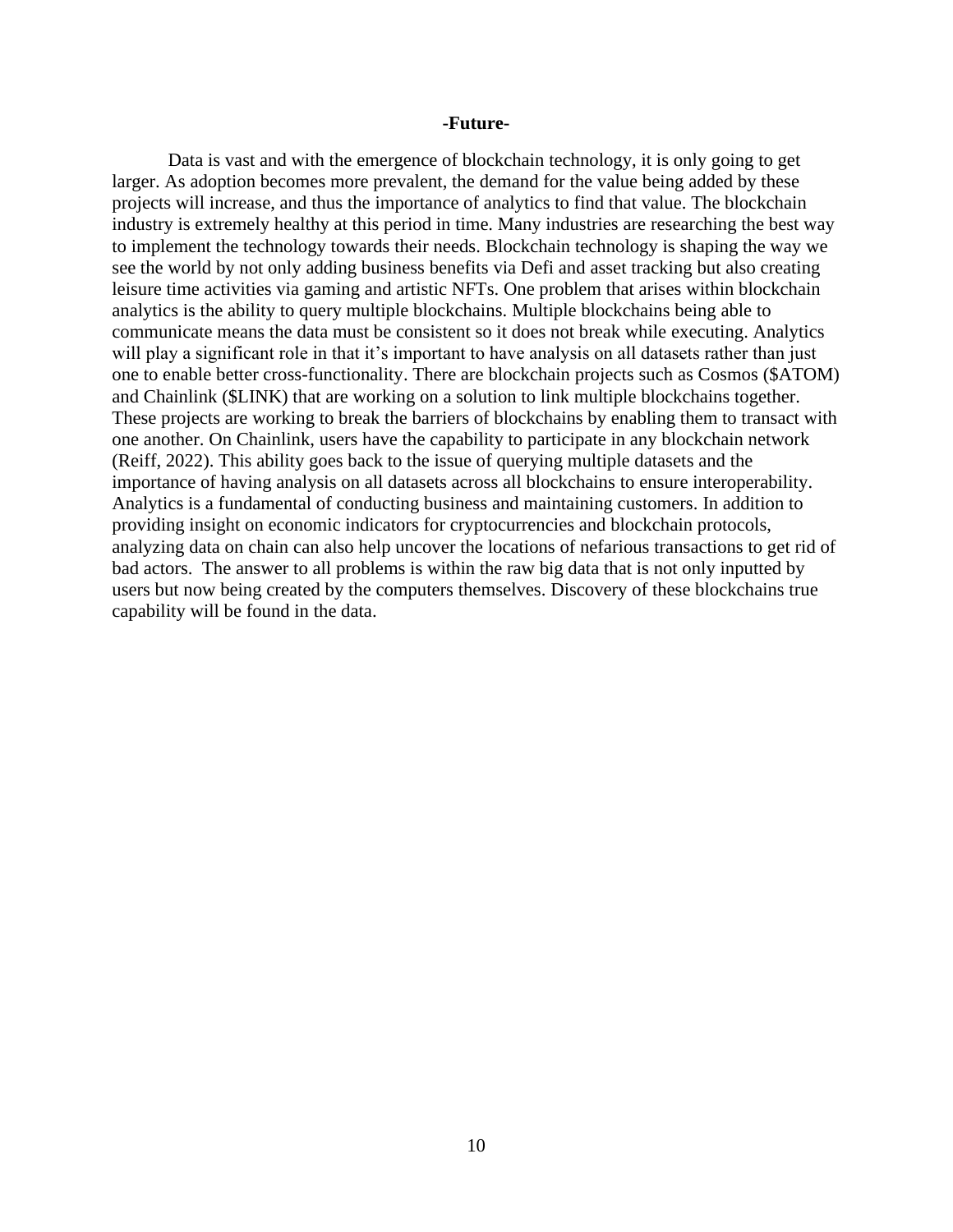### **-References-**

- *Bitcoin White Paper Explained | Paxful University*. (2020, October 20). Paxful Blog | Crypto Guides & Product Updates.<https://paxful.com/university/bitcoin-whitepaper-explained/>
- *Blockchain Analytics: Everything you need to know*. (2020, August 12). Bitquery. <https://bitquery.io/blog/blockchain-analytics-everything-you-need-to-know>
- *Building and Applying Predictive Models in IBM SPSS Modeler training webinar*. (2017). Smart Vision - Europe.<https://www.sv-europe.com/crisp-dm-methodology/>
- Clark, J. (2016, November 17). *What is the Internet of Things, and how does it work?* IBM. <https://www.ibm.com/blogs/internet-of-things/what-is-the-iot/>
- *Digital transformation and technologies through the human prism*. (n.d.). I-SCOOP. Retrieved April 19, 2022, from<https://www.i-scoop.eu/digital-transformation/human-prism/>
- Dykes, B. (2021). *A Deeper Dive into LEGO Bricks and Data Stories* [Review of *A Deeper Dive into LEGO Bricks and Data Stories*]. [https://www.effectivedatastorytelling.com/post/a](https://www.effectivedatastorytelling.com/post/a-deeper-dive-into-lego-bricks-and-data-stories)[deeper-dive-into-lego-bricks-and-data-stories](https://www.effectivedatastorytelling.com/post/a-deeper-dive-into-lego-bricks-and-data-stories)
- Herpy, J. (n.d.). *Council Post: Smart Contracts And The Law: What You Need To Know*. Forbes. Retrieved April 19, 2022, from [https://www.forbes.com/sites/forbesbusinesscouncil/2022/03/17/smart-contracts-and-the](https://www.forbes.com/sites/forbesbusinesscouncil/2022/03/17/smart-contracts-and-the-law-what-you-need-to-know/?sh=496e85f83d03)[law-what-you-need-to-know/?sh=496e85f83d03](https://www.forbes.com/sites/forbesbusinesscouncil/2022/03/17/smart-contracts-and-the-law-what-you-need-to-know/?sh=496e85f83d03)
- Lacity, M. C., & Tapscott, D. (2020). *Blockchain Foundations: For the Internet of Value* (1st

ed.). Epic Books.

- Leonhardt, M. (2019, December 27). *The 10 biggest data hacks of the decade*. CNBC. <https://www.cnbc.com/2019/12/23/the-10-biggest-data-hacks-of-the-decade.html>
- Marin, J., 2022. *Centralized vs Decentralized vs Distributed: a quick overview*. [online] Medium. Available at: <https://medium.com/@juliomacr/centralized-vs-decentralized-vsdistributed-a-quick-overview-1f3bd17b8468> [Accessed 21 April 2022].
- Rabbitte, P. (2020, January 27). *Smart fridges set to get smarter with IoT & AI functionalities*. 150sec. [https://150sec.com/smart-fridges-set-to-get-smarter-with-iot-ai](https://150sec.com/smart-fridges-set-to-get-smarter-with-iot-ai-functionalities/13576/)[functionalities/13576/](https://150sec.com/smart-fridges-set-to-get-smarter-with-iot-ai-functionalities/13576/)
- Redman, J. (2017, June 22). *Chainalysis Says They've Found the Missing \$1.7 Billion Dollar Mt Gox Bitcoins – Featured Bitcoin News*. Bitcoin News. [https://news.bitcoin.com/chainalysis-says-theyve-found-the-missing-1-7-billion-dollar](https://news.bitcoin.com/chainalysis-says-theyve-found-the-missing-1-7-billion-dollar-mt-gox-bitcoins/)[mt-gox-bitcoins/](https://news.bitcoin.com/chainalysis-says-theyve-found-the-missing-1-7-billion-dollar-mt-gox-bitcoins/)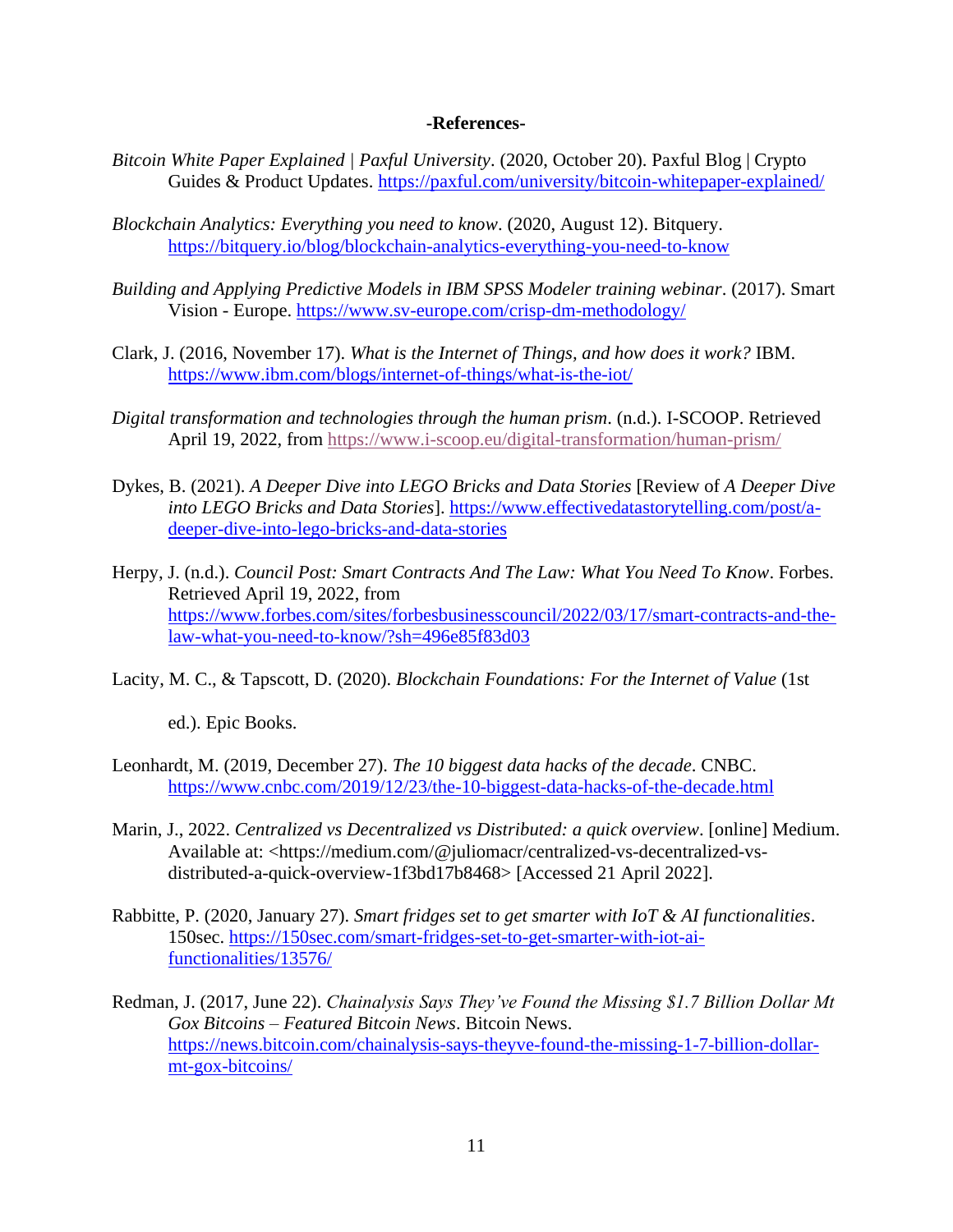- Reiff, N. (2022, April 21). *Chainlink (link) definition*. Investopedia. Retrieved April 26, 2022, from<https://www.investopedia.com/chainlink-link-definition-5217559>
- Rovai, M. (2021, January 6). *Home Automation with Alexa*. Medium. <https://towardsdatascience.com/home-automation-with-alexa-69f71524f164>
- Silver, C. (n.d.). *Council Post: What Is Web 3.0?* Forbes. Retrieved April 19, 2022, from [https://www.forbes.com/sites/forbestechcouncil/2020/01/06/what-is-web-3-](https://www.forbes.com/sites/forbestechcouncil/2020/01/06/what-is-web-3-0/?sh=14a10ec458df) [0/?sh=14a10ec458df](https://www.forbes.com/sites/forbestechcouncil/2020/01/06/what-is-web-3-0/?sh=14a10ec458df)
- *The Blockchain Analysis Company*. (n.d.). Chainalysis.<https://www.chainalysis.com/>
- Vorhies, W. (2016, July 26). *CRISP-DM – a Standard Methodology to Ensure a Good Outcome*. Data Science Central. [https://www.datasciencecentral.com/crisp-dm-a-standard](https://www.datasciencecentral.com/crisp-dm-a-standard-methodology-to-ensure-a-good-outcome/)[methodology-to-ensure-a-good-outcome/](https://www.datasciencecentral.com/crisp-dm-a-standard-methodology-to-ensure-a-good-outcome/)
- (2020). *An Ultimate Beginner's guide to Blockchain Technology* [Review of *An Ultimate Beginner's guide to Blockchain Technology*]. [https://digiteer.in/an-ultimate-beginners](https://digiteer.in/an-ultimate-beginners-guide-to-blockchain-technology/)[guide-to-blockchain-technology/](https://digiteer.in/an-ultimate-beginners-guide-to-blockchain-technology/)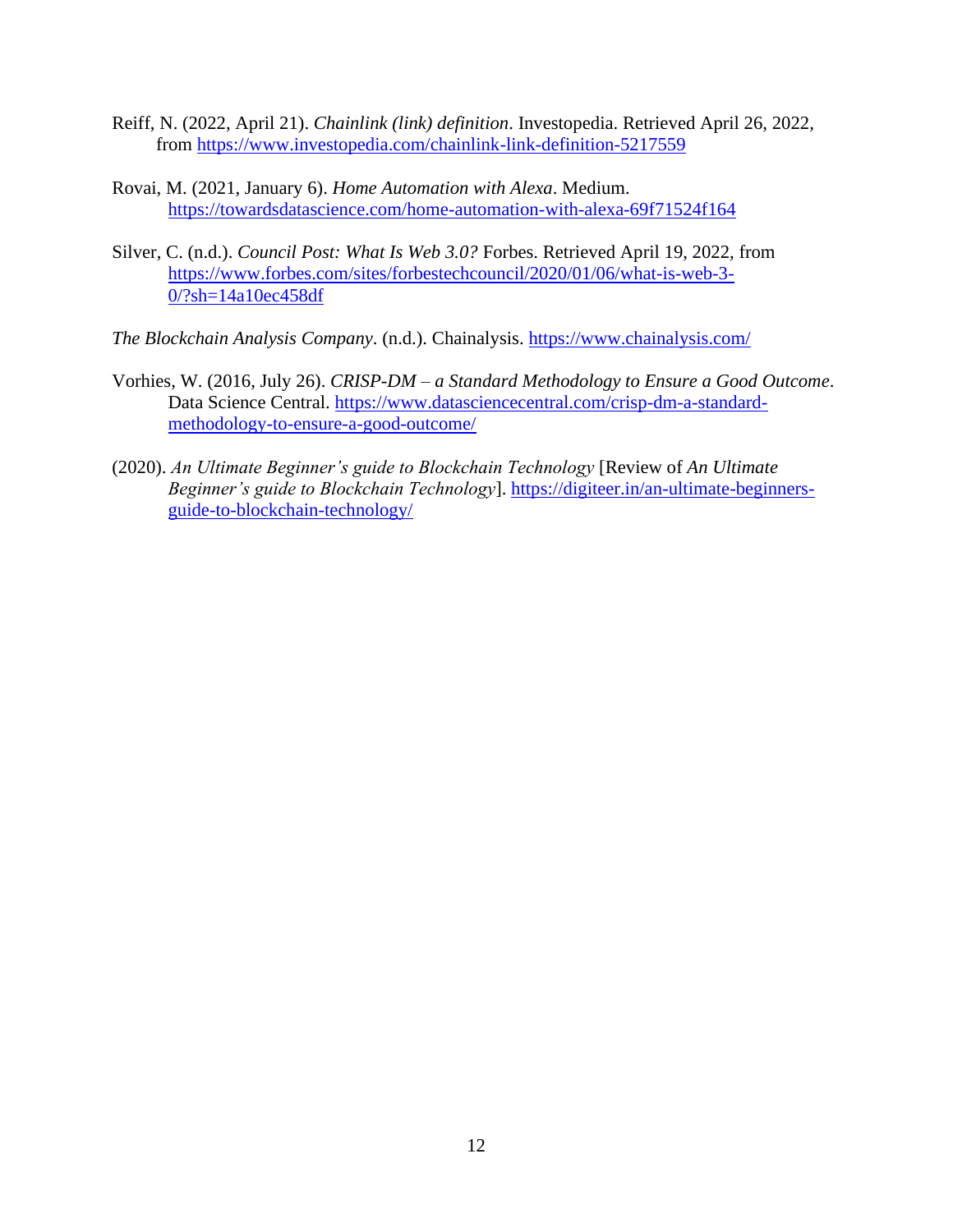### **-Appendix-**

*Data* – Data is information that can be processed and analyzed to reveal trends and causations for certain experiments.

*Qualitative* – a type of data where no numerical values, strictly observational.

*Quantitative* – a type of data that are only numerical values.

*Big Data* – a term to describe millions of lines of data.

*Analytics* – The process by which raw data can be understood whether by metrics or through visual dashboards.

*CRISP* – The cross-industry process for data mining, is used to ensure accurate results when data mining.

*Supervised* – Consists of regression analysis, decision trees, and neural networks. In this type of analysis, there is a known variable the analyst wants to know more about.

*Unsupervised* – Clustering, where raw information about the data is produced to highlight the prevalence of what is being seen in the dataset.

*Internet of things* or *IoT* – Concept where individual devices can share data through the internet.

*Machine Learning* – Development of computer systems that can learn from past trends without the need for instructions.

*Blockchain* – Information kept on distributed ledger supported by multiple computers on a peerto-peer network.

*Distributed Ledger* – A consensus of shared, replicated, and synchronized data spread across multiple locations.

*Node* – a device that can communicate directly to the blockchain.

*Proof-of-Work* – a method of different nodes competing with each other to solve an equation that validates a transaction, the first node to complete the equation is rewarded in said crypto.

*Proof-of-Stake* – a node that possesses a high amount of a specific cryptocurrency staked is rewarded with the ability to validate transactions.

*Decentralized Finance or Defi* – Blockchain concept that offers financial instruments without the need for a 3rd party entities like brokerages, exchanges, and banks.

*Blockchain Analytics* – Analyzing, identifying, and clustering data present on the blockchain to find trends and ween off bad actors.

*Smart Contract* – A transaction protocol that is a computer program used to automatically execute documentation when stipulations of all parties are met.

*Metaverse* – Emerging web 3 application that creates a decentralized digital world.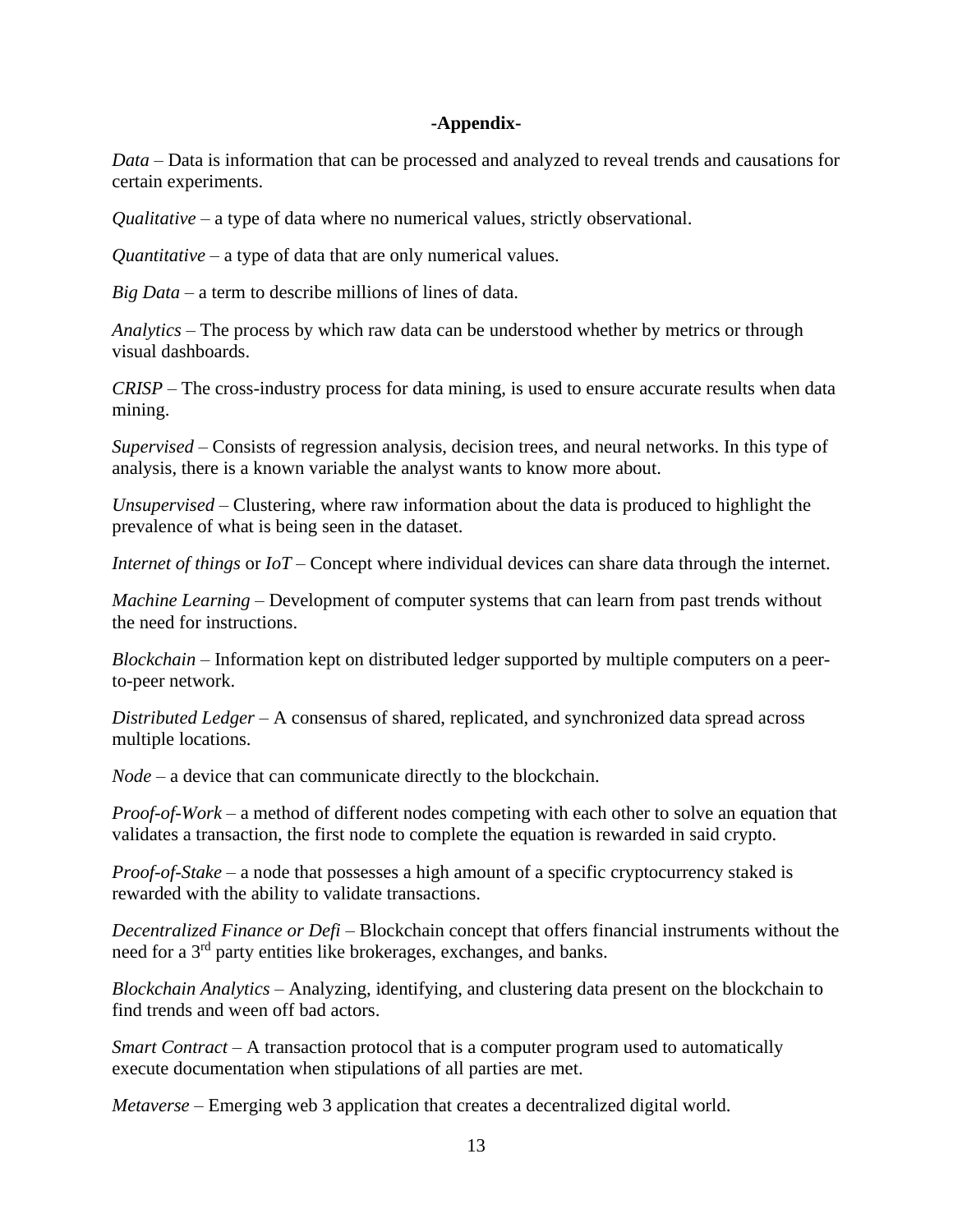*Web 3.0* – Next form of internet enabling users to fully own their data.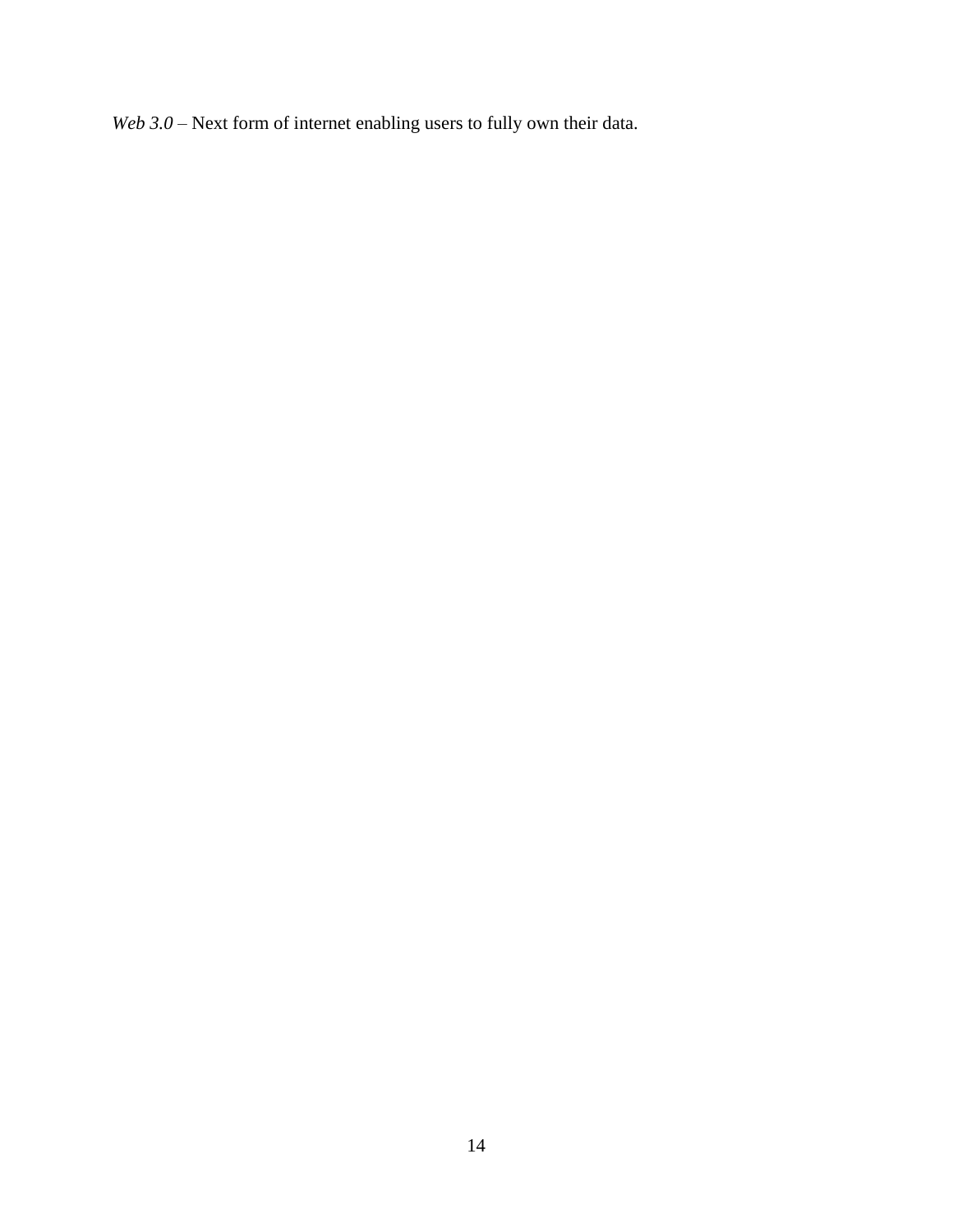

**FIGURE 3. CRISP METHODOLOGY**



**FIGURE 4. LEGO VISUAL EXPLAINING ANALYTICS**